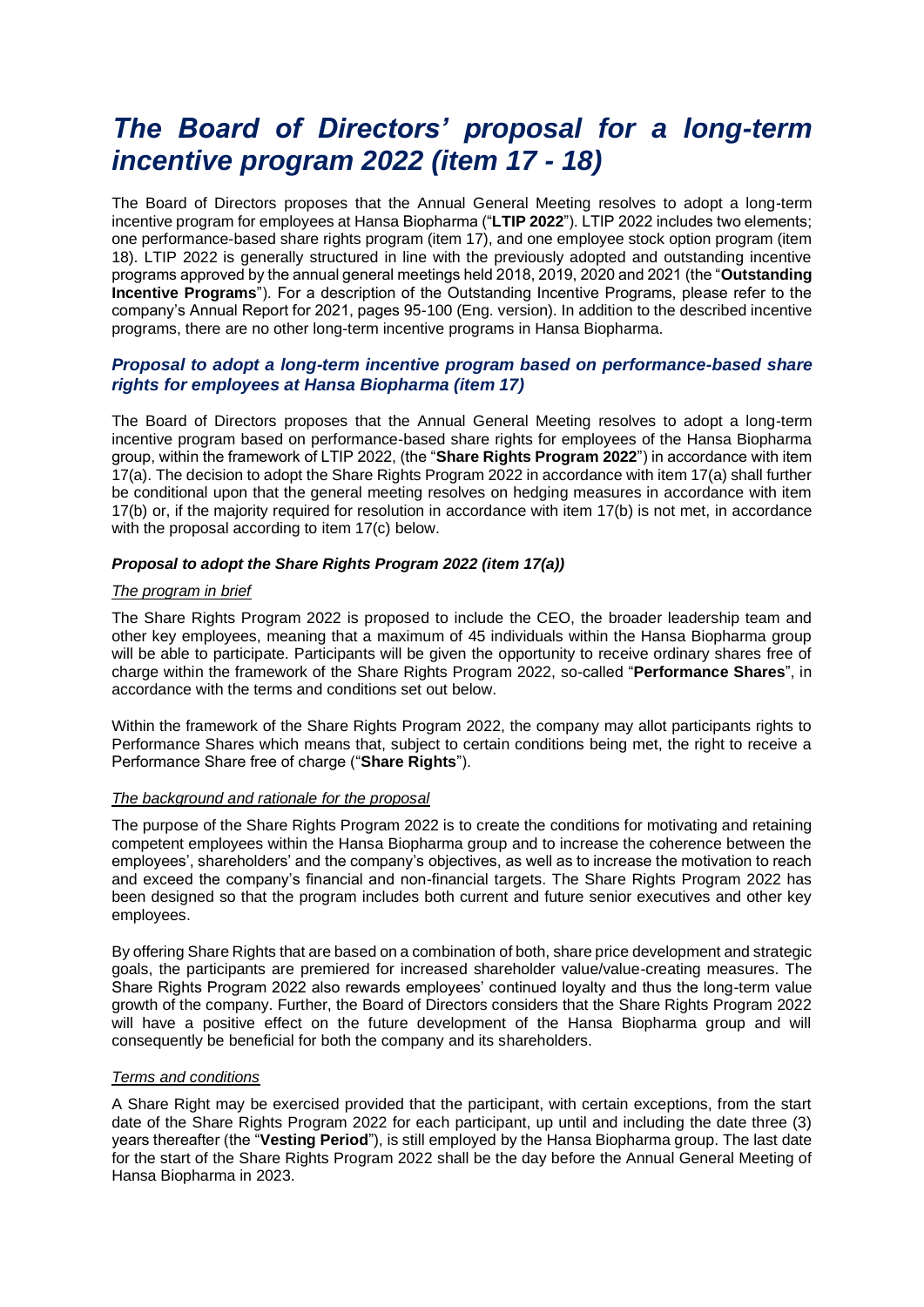In addition to the requirement for the participant's continued employment according to the above, the final number of Performance Shares that each participant is entitled to receive shall also be conditional upon the following performance conditions being met during the Vesting Period (together, the "**Performance Conditions**"):

- (i) 22 per cent of the Performance Shares in the event the U.S. FDA has approved imlifidase in the U.S. in any indication ("**Performance Condition 1**"),
- (ii) 11 per cent of the Performance Shares in the event that imlifidase has been approved, or a Marketing Authorization Application/Biologics License Application has been submitted, in any jurisdiction in an indication outside kidney transplant ("**Performance Condition 2**"),
- (iii) 11 per cent of the Performance Shares in the event that more than 80 per cent of the targeted transplantation centers in Europe had repeat business, i.e. used Idefirix more than once ("**Performance Condition 3**"), and
- (iv) 56 per cent of the Performance Shares related to the total shareholder return (the return to shareholders through an increased share price and reinvestments of any dividends during the Vesting Period) on the company's ordinary shares ("**Performance Condition 4**").

The above distribution of the number of Performance Shares is based on a valuation of each instrument and corresponds to a value-based distribution of approximately 24 per cent to Performance Condition 1, 12 per cent to Performance Condition 2, 12 per cent to Performance Condition 3 and 52 per cent to Performance Condition 4, respectively. This entails that participants will be entitled to 22 per cent of the Performance Shares if Performance Condition 1 is achieved, 11 per cent of the Performance Shares if Performance Condition 2 is achieved and 11 per cent of the Performance Shares if Performance Condition 3 is achieved. In addition, participants will under Performance Condition 4 be entitled to 56 per cent of the Performance Shares if the total shareholder return for the company's ordinary share during the Vesting Period reaches or exceeds 75 per cent. If the total shareholder return during the Vesting Period is less than 25 per cent, no allotment of Performance Shares will be made under Performance Condition 4. In between the percentages, allotment will be made linearly. The baseline for assessing the total shareholder return under Performance Condition 4 should be the volume weighted average share price during the 30 trading days immediately preceding the respective allotment of the Share Rights, (the "**TSR Baseline**"). In the event that the Performance Conditions, after the initial allotment, are not considered to be relevant incentives for Share Rights allotted in subsequent allocations under the program, these Performance Conditions may be replaced by other strategic goals for the company and further that the TSR Baseline may be the same as for the initial allocation.

The Share Rights shall, in addition to what is set out above, be governed by the following terms and conditions:

- Share Rights are allotted free of charge no later than the day before the Annual General Meeting 2023.
- Share Rights vest during the Vesting Period.
- Share Rights may not be transferred or pledged.
- Each Share Right entitles the participant to receive one Performance Share free of charge after the end of the Vesting Period (with certain exceptions where the Vesting Period may be accelerated) if the participant, with certain exceptions, is still employed by the Hansa Biopharma group by the end of the Vesting Period.
- In order to align the interests of the participant and the shareholders', the company will also compensate the participants for dividends paid by increasing the number of Performance Shares that each Share Right entitle to after the Vesting Period.

#### *Preparation of the program, design and administration*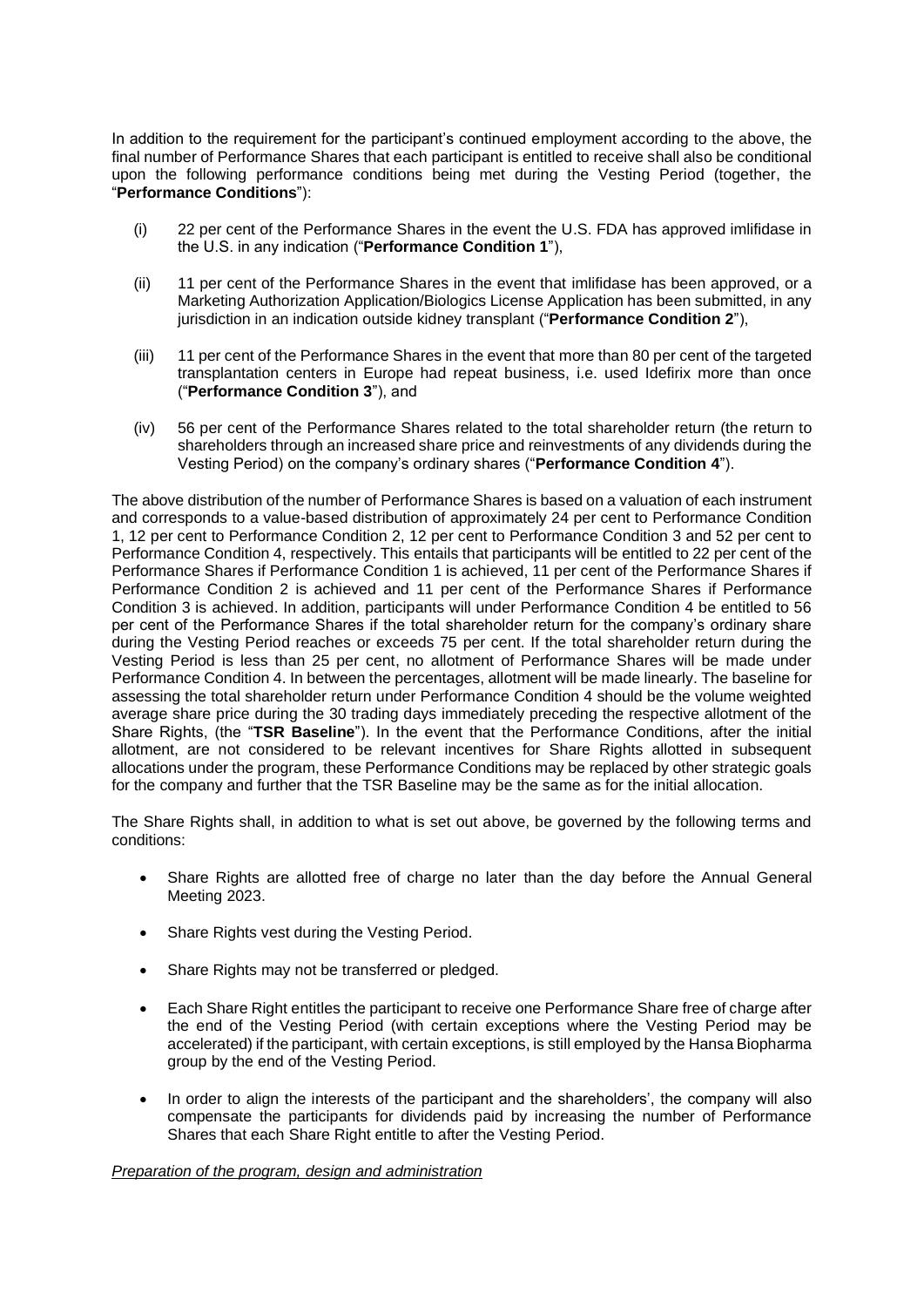The Board of Directors, or a special committee set up by the board, shall be responsible for preparing the detailed design and administration of the terms and conditions of the Share Rights Program 2022, in accordance with the presented terms and guidelines including provisions on recalculation in the event of an in-between bonus issue, share split, rights issue and/or similar measures. In connection therewith, the Board of Directors shall be entitled to make adjustments to meet specific foreign regulations or market conditions. The Board of Directors shall also be entitled to make other adjustments if significant changes occur in the Hansa Biopharma group or in its environment that would result in that the adopted terms for the Share Rights Program 2022 no longer fulfils their objectives or the rationale for the proposal including, inter alia, that adjustments may be decided with respect to the terms and conditions for measuring performance, and the basis for such calculation.

## *Allotment of Share Rights*

The participants are divided into different categories and, in accordance with the above, the Share Rights under the Share Rights Program 2022 may be allotted to the following participants in the different categories:

| Category      | Maximum number of<br>persons | Maximum number of<br><b>Share Rights</b> | Maximum number of<br><b>Share Rights per person</b><br>in the category |
|---------------|------------------------------|------------------------------------------|------------------------------------------------------------------------|
| CEO           |                              | 80,000                                   | 80,000                                                                 |
| <b>Others</b> | 44                           | 544.615                                  | 50,000                                                                 |

In total, no more than 624,615 Share Rights may be allotted.

# *Delivery of Performance Shares and hedging arrangements*

The Board of Directors has considered different methods for transfer of ordinary shares under the Share Rights Program 2022 in order to implement the program in a cost-effective and flexible manner and to limit dilution. The Board of Directors has found and therefore propose the structure including class C shares that have been implemented for the Outstanding Incentive Programs is the best option. The Board of Directors therefore proposes that the Annual General Meeting resolves in accordance with item 17(b) below, to authorize the Board of Directors to resolve to issue and repurchase class C shares which, after reclassification to ordinary shares, may be transferred to participants and be sold to cover social costs. If the majority required for resolution in accordance with item 17(b) is not met, the Share Rights Program 2022 shall instead be hedged through a resolution to conclude an equity swapagreement, in accordance with the Board of Director's proposal under item 17(c) below.

# *Scope and costs for the Share Rights Program 2022*

The Share Rights Program 2022 will be reported in accordance with IFRS 2, which means that the Share Rights will be expensed as non-cash personnel costs over the Vesting Period. The costs for the Share Rights Program 2022 is estimated to amount to SEK 21.8 million, excluding social contributions, accounted in accordance with IFRS 2 based on the following assumptions: (i) that 624,615 Share Rights are allotted, (ii) that the volume-weighted average share price at the beginning of the Share Rights Program 2022 is SEK 56 per ordinary share, (iii) that the performance conditions are fully met, and (iv) an estimated annual turnover of personnel of 5 per cent. Based on the same assumptions as above, and subject to social contributions of approximately 30 per cent and a share price increase of 75 per cent from the start of the Share Rights Program 2022 until the participants are allotted shares, the costs for social contributions are estimated to amount to SEK 15.7 million. The total cost in accordance with IFRS 2 for the Share Rights Program 2022, including social security costs, is therefore estimated at SEK 12.5 million per year over the Vesting Period, based on the same assumptions as above.

## *Dilution and effects on key ratios*

Upon maximum allotment of Share Rights and provided that (i) the hedging arrangements in accordance with item 17(b) below are adopted, it is estimated that not more than 624,615 ordinary shares will be allotted to participants under the Share Rights Program 2022, and that 187,385 ordinary shares will be used to secure social contributions arising as a result of the Share Rights Program 2022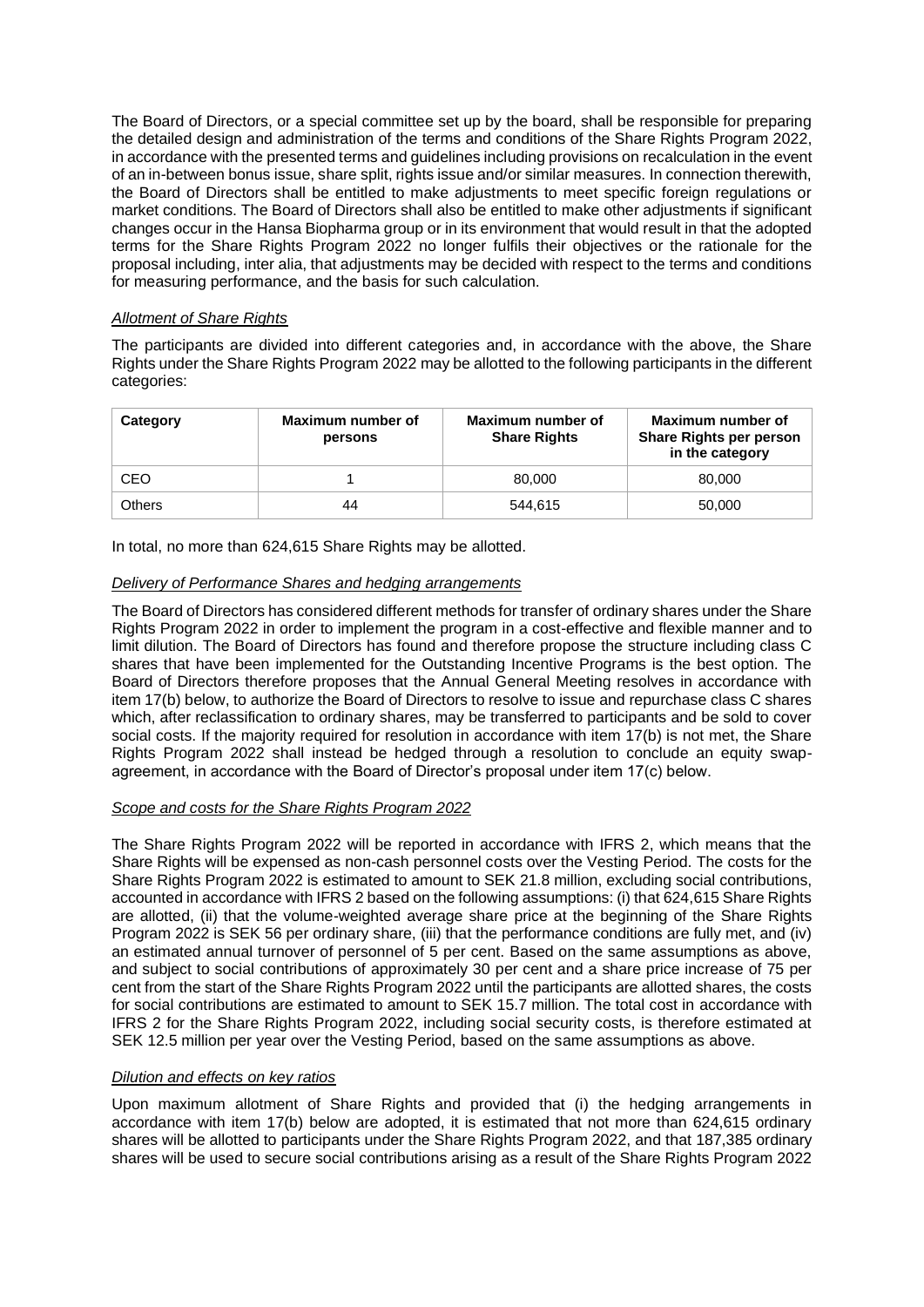from already existing C-shares, the incremental dilution effect would amount to approximately 1.3 per cent of the total number of ordinary shares in the company.

Given the above assumptions regarding scope and costs, and under the assumption that the Share Rights Program 2022 was introduced in 2020, it is estimated that the key figure earnings per share for full year 2021 would have decreased from SEK -12.33 to approximately SEK -12.61.

## *The preparation of the proposal*

The Share Rights Program 2022 has been prepared by the company's Board of Directors and its Remuneration Committee in consultation with external advisors. The Share Rights Program 2022 has been discussed by the Board of Directors at meetings held in May 2022.

## *Proposal regarding authorization for the Board of Directors to issue new class C shares, authorization to repurchase issued class C shares, transfer own ordinary shares to participants in the programs and the market (item 17(b))*

The resolutions under this item 17(b) regarding authorization for the Board of Directors to issue new class C shares, authorization to repurchase issued class C shares and resolution to transfer own ordinary shares to participants in the Share Rights Program 2022, the Option Program 2022 (as proposed and defined under item 18) and the Outstanding Incentive Programs as well as in the market are proposed to be passed as one resolution.

# *Authorization for the Board of Directors to issue class C shares*

The Board of Directors proposes that the Annual General Meeting resolves to authorize the Board of Directors, during the period until the Annual General Meeting 2023, on one or more occasions, to increase the company's share capital by not more than SEK 624,615 by the issue of not more than 624,615 class C shares, each with a quota value of SEK one (1). With deviation from the shareholders' pre-emption rights, the participating bank shall be entitled to subscribe for the new class C shares at a subscription price corresponding to the quota value of the shares. The purpose of the authorization and the reason for the deviation from the shareholders' pre-emption rights in connection with the issue of shares is to ensure delivery of shares to employees under the Share Rights Program 2022, the Option Program 2022 and/or the Outstanding Incentive Programs, as well as to secure potential social contributions arising as a result of the Share Rights Program 2022, the Option Program 2022 and/or the Outstanding Incentive Programs.

# *Authorization for the Board of Directors to repurchase class C shares*

The Board of Directors proposes that the Annual General Meeting resolves to authorize the Board of Directors, during the period until the Annual General Meeting 2023, on one or more occasions, to repurchase class C shares. The repurchase may only be effected through an offer directed to all holders of class C shares and shall comprise all outstanding class C shares. Repurchases shall be effected at a purchase price corresponding to the quota value of the share. Payment for the acquired class C shares shall be made in cash. The purpose of the proposed repurchase authorization is to ensure delivery of shares to participants in the Share Rights Program 2022, the Option Program 2022 and/or the Outstanding Incentive Programs in accordance with the adopted terms and conditions and in order to secure possible social contributions arising as a result of the Share Rights Program 2022, the Option Program 2022 and/or the Outstanding Incentive Programs.

## *Resolution to transfer own ordinary shares*

The Board of Directors proposes that the Annual General Meeting resolves that the class C shares that the company purchases by virtue of the authorization to repurchase its own class C shares in accordance with the proposal under this item 17(b) and class C shares issued pursuant to the proposal in item 18(b) as well as the class C shares currently held by the Company, following reclassification into ordinary shares, amounting to a total maximum of 2,712,678 ordinary shares (in total under the resolution to transfer own ordinary shares pursuant to this proposal and the proposal under item 18(b)), may be transferred free of charge to participants in the Share Rights Program 2022, the Option Program 2022, if approved, and/or to participants in the Outstanding Incentive Programs, in accordance with the approved terms and conditions, as well as be transferred on Nasdaq Stockholm, including through a financial intermediary, at a price within the registered price range at the relevant time, to cover any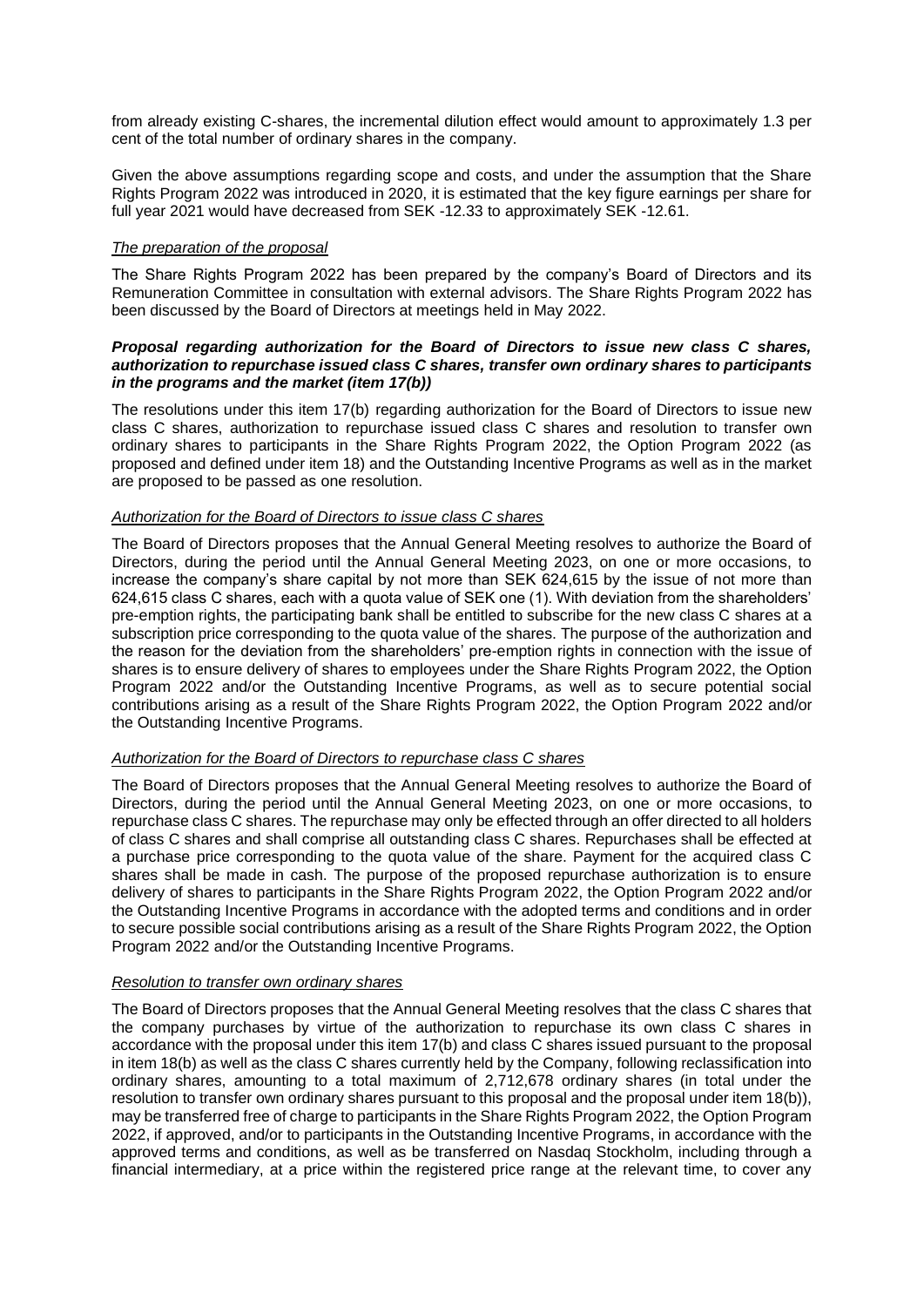social contributions in accordance with the terms and conditions of the Share Rights Program 2022, the Option Program 2022, if approved, and/or the Outstanding Incentive Programs. The number of shares to be transferred is subject to recalculation in the event of a bonus issue, split, rights issue and/or other similar events.

#### *Proposal on equity swap arrangements with third parties (item 17(c))*

In the event that the required majority for item 17(b) above cannot be achieved, the Board of Directors proposes that the Annual General Meeting resolves to hedge the Share Rights Program 2022 by allowing Hansa Biopharma to enter into equity swap arrangements with third parties on market terms, where the third party in its own name will be able to acquire and transfer ordinary shares in Hansa Biopharma to the participants.

# *Proposal to adopt a long-term incentive program based on employee stock options for employees at Hansa Biopharma (item 18)*

The Board of Directors proposes that the Annual General Meeting resolves to adopt a long-term incentive program for employees of the Hansa Biopharma group, within the framework of LTIP 2022, ("**Option Program 2022**") in accordance with items 18(a) below. The decision to adopt the Option Program 2022 in accordance with item 18(a) shall further be conditional upon that the general meeting resolves on hedging measures in accordance with item 18(b) or, if the majority required for resolution in accordance with item 18(b) is not met, in accordance with the proposal according to item 18(c) below.

## *Proposal regarding the adoption of Option Program 2022 (item 18(a))*

## *The program in brief*

The Option Program 2022 consist of employee stock options that can be allotted to the CEO, other senior executives and key employees, limited to a total maximum of 15 employees within the Hansa Biopharma group. The employee stock options have a vesting period of three (3) years (the **"Vesting Period**"), after which the holder is entitled to exercise the options for ordinary shares during a period of three (3) years in accordance with the terms and conditions set out below. The last day for allotment under the Option Program 2022 shall be the day before the Annual General Meeting for Hansa Biopharma 2023.

#### *The background and rationale for the proposal*

The purpose of the Option Program 2022 is to create the conditions for motivating and retaining competent employees within the Hansa Biopharma group and to increase the coherence between the employees', shareholders' and the company's objectives, as well as to increase the motivation to reach and exceed the company's financial and non-financial targets. The Option Program 2022 has been designed so that the program includes both current and future senior executives.

By offering options that are based on the share price development, the participants are premiered for increased shareholder value. The Option Program 2022 also rewards employees' continued loyalty and thus the long-term value growth of the company. Further, the Board of Directors considers that the Option Program 2022 will have a positive effect on the future development of the Hansa Biopharma group and will consequently be beneficial for both the company and its shareholders.

#### *Terms and conditions*

The company may allot employee stock options to the CEO, other senior executives and key employees. Each option entitles the participant to acquire one share in Hansa Biopharma in accordance with the following terms and conditions:

- The employee stock options will be allotted free of charge.
- Allotment requires that an acquisition of employee stock options can take place legally and that, according to the Board of Director's assessment, it can be carried out with reasonable administrative and financial efforts. The last day for allotment of employee stock options shall be the day before the Annual General Meeting 2023.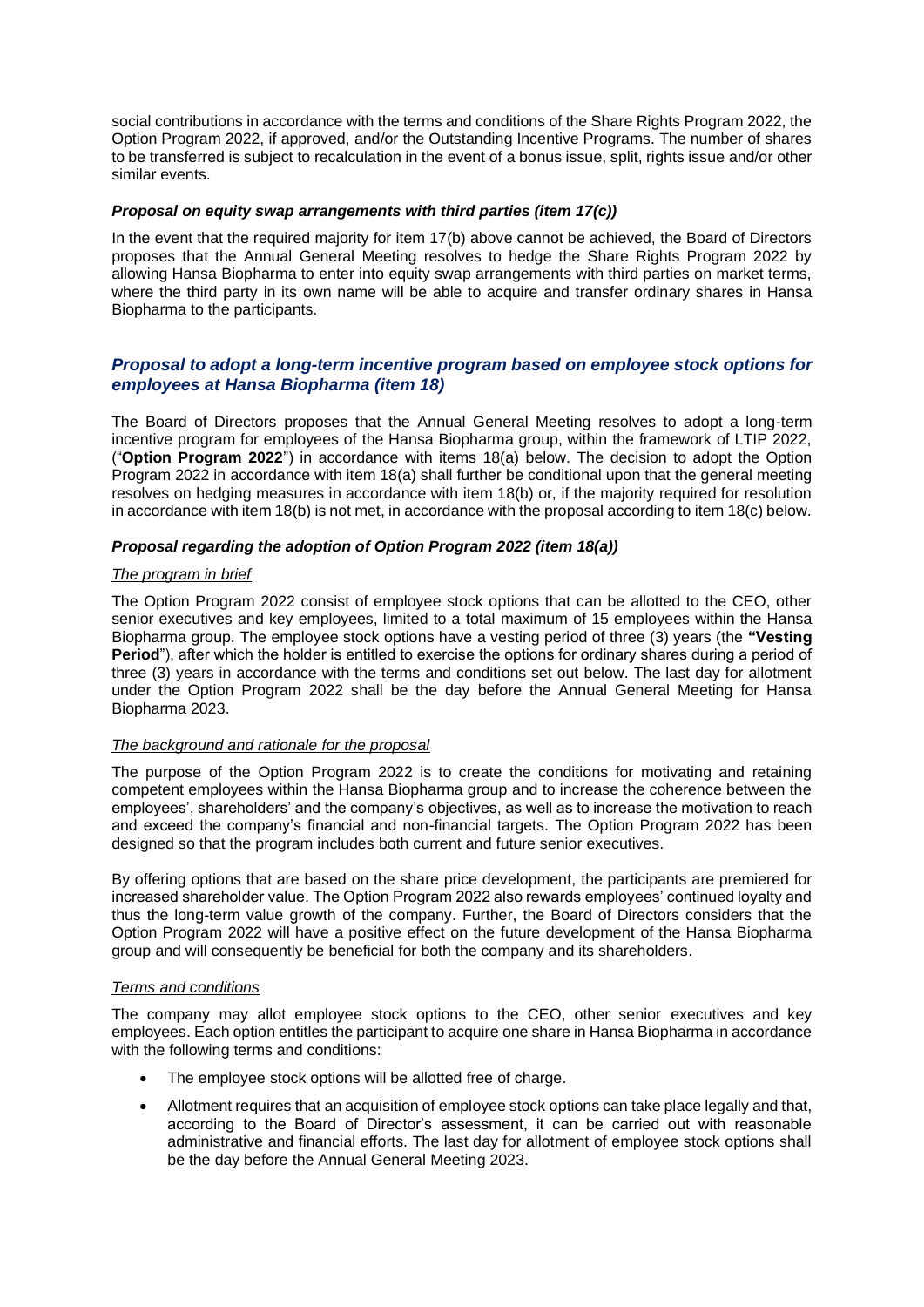- The employee stock options carry a Vesting Period of three (3) years from the time when allotment to the participants has taken place. The employee stock options entitle, after vesting in accordance with the terms and conditions including, with certain exceptions, that the participant is still employed throughout the Vesting Period, the participant to subscribe for shares during a three (3) year period following vesting.
- The participant must, with certain exceptions, be employed within the group when the participant acquires shares on the basis of the Option Program 2022. For terminated employees acquisition of shares must occur within three (3) months of notice of termination.
- Each employee stock option that is transferred entitles the participant to acquire one share in the company at an exercise price corresponding to 125 per cent of the volume-weighted average share price during the 30 trading days immediately preceding the respective allotment of the employee stock options (the "**Exercise Price**"). In the event that the Exercise Price, after the initial allotment, is not considered to be appropriate for stock options allotted in subsequent allocations under the program, the Exercise Price may be decided to be the same as for the initial allocation.
- The Option Program 2022 shall be settled by using a net share-settlement method, as further described below.
- The employee stock options shall not constitute securities and may not be transferred or pledged.
- The exercise price for employee stock options, determined as set out above, shall be rounded to the nearest SEK 0.10, whereby SEK 0.05 shall be rounded downwards. The exercise price and the number of shares that each employee stock option entitles to subscription for shall be recalculated in the event of a split, consolidation, new share issue and/or similar measures in accordance with market practice.

# *Preparation of the program, design and administration*

The Board of Directors, or a special committee set up by the Board of Directors, shall be responsible for preparing the detailed design and administration of the terms and conditions of the Option Program 2022, in accordance with the presented terms and guidelines including provisions on recalculation in the event of an in-between bonus issue, share split, rights issue and/or similar measures. In connection therewith, the Board of Directors shall be entitled to make adjustments to meet specific foreign regulations or market conditions. The Board of Directors shall also be entitled to make other adjustments if significant changes occur in the Hansa Biopharma group or in its environment that would result in that the adopted terms for the Option Program 2022 no longer fulfils their objectives or the rationale for the proposal.

#### *Allocation of employee stock options*

The right to receive employee stock options shall accrue to the CEO, senior executives and key employees, current and future, within the limits outlined in below table:

| Category                                     | Maximum number of<br>persons | Maximum number of<br>employee stock<br>options | Maximum number of<br>employee stock<br>options per person<br>within the category |
|----------------------------------------------|------------------------------|------------------------------------------------|----------------------------------------------------------------------------------|
| CEO                                          |                              | 120,000                                        | 120,000                                                                          |
| Other senior executives<br>and key employees | 14                           | 332,307                                        | 70.000                                                                           |

In total, not more than 452,307 employee stock options may be allotted.

Board members shall not be eligible to participate in the Option Program 2022.

#### *Net share-settlement method for Option Program 2022*

The Option Program 2022 shall be settled by using a net share-settlement method ("**Net share-**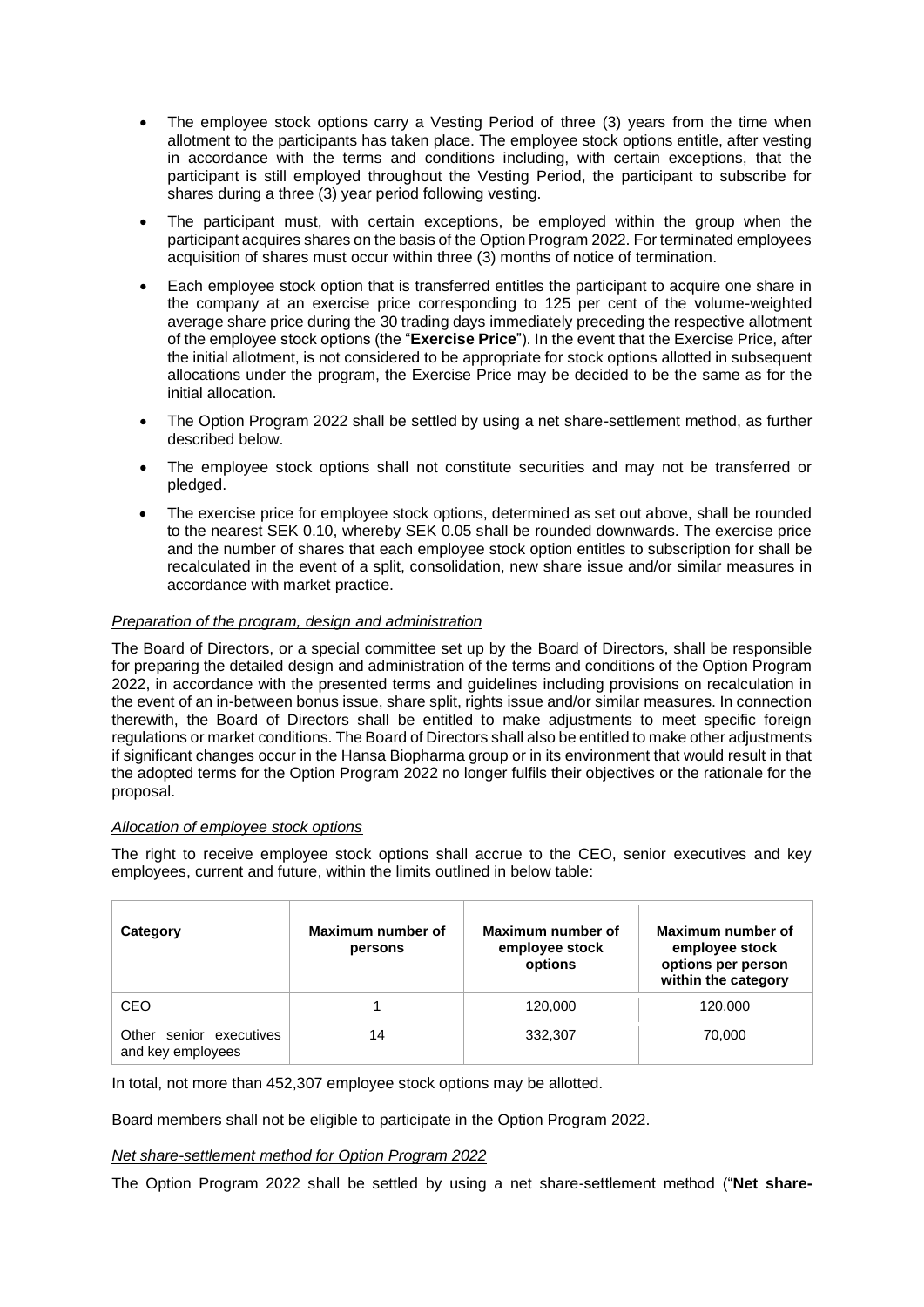**settlement**"). The Net share-settlement entails that stock options are settled by delivering a number of shares corresponding to the Stock Option Value (as defined below) to the participants free of charge without any payment of the exercise price. The number of shares to be delivered is calculated by deducting the exercise price of the exercised options from the prevailing share price of the Hansa Biopharma common shares on the stock market at the time of exercise ("**Market Price**") (the "**Stock Option Value**") and dividing the Stock Option Value with the Market Price.

## *Illustrative example of Net share-settlement*

A participant in Option Program 2022 holds 100 stock options with Market Price of the common shares of SEK 75 and Exercise Price of SEK 50. The difference between the Market Price and the Exercise Price is SEK 25 per option ("**Stock Option Value**"). Instead of the participant paying the Exercise Price (number of stock options (100) multiplied by the Exercise Price (SEK 50)) and the company delivering 100 shares worth 75 SEK each (Market Price), the company would use Net-settlement by delivering shares in an amount corresponding to the Stock Option Value divided with the Market Price ((25\*100)/75) – i.e. the company would deliver 33.33 shares meaning 33 shares and SEK 25 in cash.

# *Scope and costs for the Option Program 2022*

The Option Program 2022 will be reported in accordance with IFRS 2, which means that the option rights will be expensed as non-cash personnel costs over the Vesting Period. Costs related to the employee stock options are estimated to amount to SEK 7.2 million, excluding social contributions, accounted in accordance with IFRS 2 based on the following assumptions: (i) that 452,307 employee stock options are allotted, (ii) that the volume-weighted average share price, at the beginning of the Option Program 2022, is SEK 56 per ordinary share, and (iii) an estimated annual turnover of personnel of 5 per cent. Based on the same assumptions as above, and subject to social contributions of 30 per cent, and a share price increase of 75 per cent from the start of the Option Program 2022 until the employee stock options are exercised, the costs for social contributions are estimated to amount to SEK 3.3 million. The total cost in accordance with IFRS 2, including social security costs, is therefore estimated at SEK 3.5 million per year over the Vesting Period, based on the same assumptions as above.

# *Dilution and effects on key ratios*

Upon maximum allotment of employee stock options and provided that (i) the hedging arrangements in accordance with item 18(b) below are adopted, it is estimated that not more than 226,154 ordinary shares will be allotted to participants under the Option Program 2022 using the Net-share-settlement, and that 67,846 ordinary shares will be used to secure social contributions arising as a result of the Option Program 2022 from already existing C-shares, which would entail an incremental dilution effect of approximately 0.5 per cent of the total number of ordinary shares in the company.

Given the above assumptions regarding scope and costs, and that Option Program 2022 was introduced in 2020 instead, it is estimated that the key figure earnings per share for full year 2021 would have decreased from SEK -12.33 to approximately SEK -12.41.

#### *The preparation of the proposal*

Option Program 2022 has been prepared by the company's Board of Directors and its Remuneration Committee in consultation with external advisors. Option Program 2022 has been discussed by the Board of Directors at meetings held in May 2022.

## *Proposal regarding authorization for the Board of Directors to issue new class C shares, authorization to repurchase issued class C shares, transfer own ordinary shares to participants in the programs and the market (item 18(b))*

The resolutions under this item 18(b) regarding authorization for the Board of Directors to issue new class C shares, authorization to repurchase issued class C shares and resolution to transfer own ordinary shares to participants in the Option Program 2022, the Share Rights Program 2022 and the Outstanding Incentive Programs as well as in the market are proposed to be passed as one resolution.

#### *Authorization for the Board of Directors to issue class C shares*